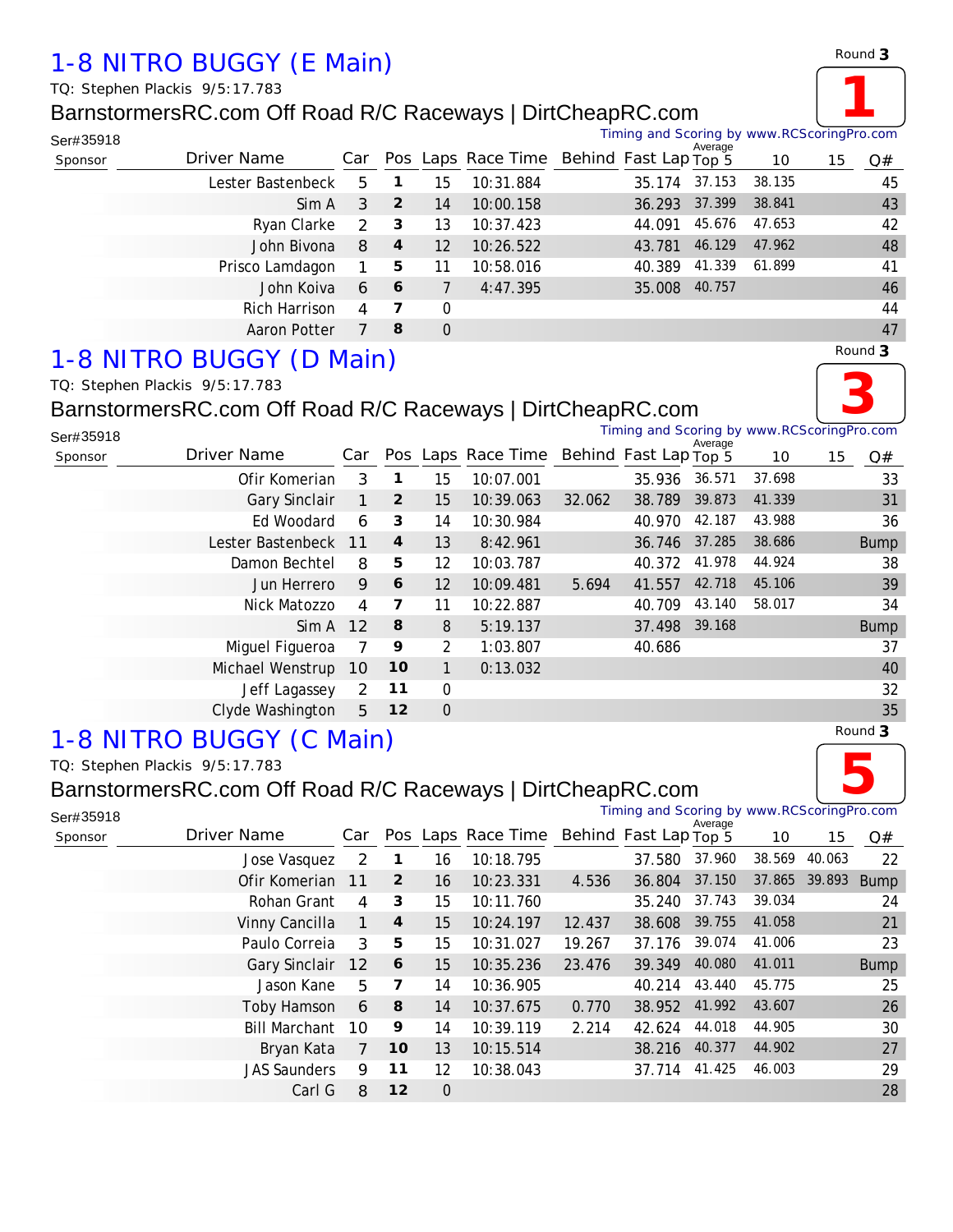## *1-8 NITRO BUGGY (B Main)*

*TQ: Stephen Plackis 9/5:17.783*

## BarnstormersRC.com Off Road R/C Raceways | DirtCheapRC.com



| Ser#35918 |                   |                               |                  |    |                                          |        | Timing and Scoring by www.RCScoringPro.com |         |        |               |             |
|-----------|-------------------|-------------------------------|------------------|----|------------------------------------------|--------|--------------------------------------------|---------|--------|---------------|-------------|
| Sponsor   | Driver Name       | Car                           |                  |    | Pos Laps Race Time Behind Fast Lap Top 5 |        |                                            | Average | 10     | 15            | Q#          |
|           |                   | Tom Stober<br>3               | 1                | 23 | 15:31.066                                |        | 37.251                                     | 37.704  | 38.035 | 38.800        | 13          |
|           |                   | Jose Vasquez<br>11            | $\overline{2}$   | 22 | 15:18.520                                |        | 36.842                                     | 37.402  | 37.886 | 38.550        | <b>Bump</b> |
|           | Anthony Dagostino | 8                             | 3                | 22 | 15:24.694                                | 6.174  | 38.658                                     | 39.078  | 39.502 | 40.197        | 18          |
|           |                   | Randall Fraser<br>5           | $\boldsymbol{4}$ | 22 | 15:35.419                                | 16.899 | 36.191                                     | 37.178  | 37.950 | 38.857        | 15          |
|           |                   | Ofir Komerian<br>12           | 5                | 21 | 15:28.659                                |        | 36.449                                     | 37.554  |        | 38.338 39.376 | Bump        |
|           |                   | Peter Sheldon<br>6            | 6                | 21 | 15:49.225                                | 20.566 | 37.625                                     | 38.825  | 39.630 | 41.035        | 16          |
|           |                   | Vince Stewart<br>9            | 7                | 18 | 14:22.302                                |        | 37.677                                     | 38.124  | 39.559 | 41.131        | 19          |
|           |                   | <b>10</b><br>Dave A           | 8                | 17 | 12:05.733                                |        | 37.313                                     | 37.542  | 39.074 | 41.498        | 20          |
|           |                   | <b>Ed Bridges</b>             | 9                | 17 | 15:10.532                                | 84.799 | 38.869                                     | 39.961  | 41.031 | 45.368        | 17          |
|           |                   | Nick Zaccaro<br>$\mathcal{P}$ | 10               | 6  | 4:00.363                                 |        | 37.146                                     | 41.047  |        |               | 12          |
|           |                   | Jay Kennedy<br>4              | 11               | 6  | 4:38.139                                 | 37.776 | 39.491                                     | 45.982  |        |               | 14          |
|           |                   | Eon Tiwari                    | 12               | 3  | 2:08.442                                 |        | 39.225                                     |         |        |               | 11          |

# *1-8 NITRO BUGGY (A Main)*

#### *TQ: Stephen Plackis 9/5:17.783*

## BarnstormersRC.com Off Road R/C Raceways | DirtCheapRC.com



*Round* **3**

**8**

| Ser#35918 |                        |     |                |    |                    |        | Timing and Scoring by www.RCScoringPro.com |         |               |        |                |
|-----------|------------------------|-----|----------------|----|--------------------|--------|--------------------------------------------|---------|---------------|--------|----------------|
| Sponsor   | Driver Name            | Car |                |    | Pos Laps Race Time |        | Behind Fast Lap Top 5                      | Average | 10            | 15     | Q#             |
|           | Jamie Grayek           | 3   |                | 41 | 25:25.385          |        | 34.642                                     | 34.864  | 35.072 35.224 |        | 3              |
|           | Kyle Rhodes            | 2   | $\overline{2}$ | 41 | 25:34.981          | 9.596  | 34.465                                     | 34.673  | 34.906 35.126 |        | $\overline{2}$ |
|           | Blessami               | 5   | 3              | 40 | 25:21.059          |        | 34.773                                     | 35.136  | 35.600        | 35.902 | 5              |
|           | Ro Kathuria            | 4   | $\overline{4}$ | 39 | 25:28.860          |        | 36.700                                     | 36.906  | 37.095        | 37.348 | $\overline{4}$ |
|           | Brian Webb             | 7   | 5              | 38 | 25:12.662          |        | 34.517                                     | 35.804  | 36.368 36.807 |        | $\overline{7}$ |
|           | Zach Sinclair          | 10  | 6              | 37 | 25:11.511          |        | 36.243                                     | 36.689  | 37.467        | 37.911 | 10             |
|           | Jimmy James Rivera     | 6   | 7              | 36 | 24:25.169          |        | 34.671                                     | 35.591  | 36.081        | 36.491 | 6              |
|           | Rasheen                | 9   | 8              | 36 | 25:09.841          | 44.672 | 37.372                                     | 37.522  | 37.732 38.037 |        | 9              |
|           | Jose Vasquez           | 12  | 9              | 36 | 25:31.523          | 66.354 | 37.383                                     | 37.721  | 38.187        | 38.583 | Bump           |
|           | <b>Stephen Plackis</b> | 1   | 10             | 27 | 17:35.295          |        | 34.203                                     | 35.026  | 35.432 35.772 |        |                |
|           | Tom Stober             | 11  | 11             | 19 | 12:45.543          |        | 36.824                                     | 37.437  | 38.192 39.097 |        | Bump           |
|           | <b>Justin Drinks</b>   | 8   | 12             | 6  | 9:11.030           |        | 38.667                                     | 42.688  |               |        | 8              |

# *1-8 NITRO TRUGGY (C Main)*

#### *TQ: Stephen Plackis 9/5:17.540*

#### BarnstormersRC.com Off Road R/C Raceways | DirtCheapRC.com Timing and Scoring by www.RCScoringPro.com



| Ser#35918 |                 |                         |                            |          |                                              | Timing and Scoring by www.RCScoringPro.com | Average |        |    |    |
|-----------|-----------------|-------------------------|----------------------------|----------|----------------------------------------------|--------------------------------------------|---------|--------|----|----|
| Sponsor   | Driver Name     |                         |                            |          | Car Pos Laps Race Time Behind Fast Lap Top 5 |                                            |         | 10     | 15 | Q# |
|           | Jay Kennedy     |                         | $\blacksquare$             | 15       | 10:08.232                                    | 37.580 38.378                              |         | 39.207 |    | 21 |
|           | Michael Esdelle | 5 <sup>1</sup>          | $\overline{\phantom{0}}$ 2 | 14       | 10:39.121                                    | 36.732 40.084                              |         | 43.186 |    | 25 |
|           | Rob Lindemann   | $\mathcal{L}$           | $\overline{\mathbf{3}}$    | 13       | 10:12.847                                    | 40.848 41.543                              |         | 43.139 |    | 22 |
|           | Toby Hamson     | $4 \quad 4$             |                            | 6        | 4:33.748                                     | 39.943 45.701                              |         |        |    | 24 |
|           | Matthew Piette  | $\overline{\mathbf{3}}$ | - 5                        | $\Omega$ |                                              |                                            |         |        |    | 23 |
|           | Bobcat J        | 6                       | 6                          | $\Omega$ |                                              |                                            |         |        |    | 26 |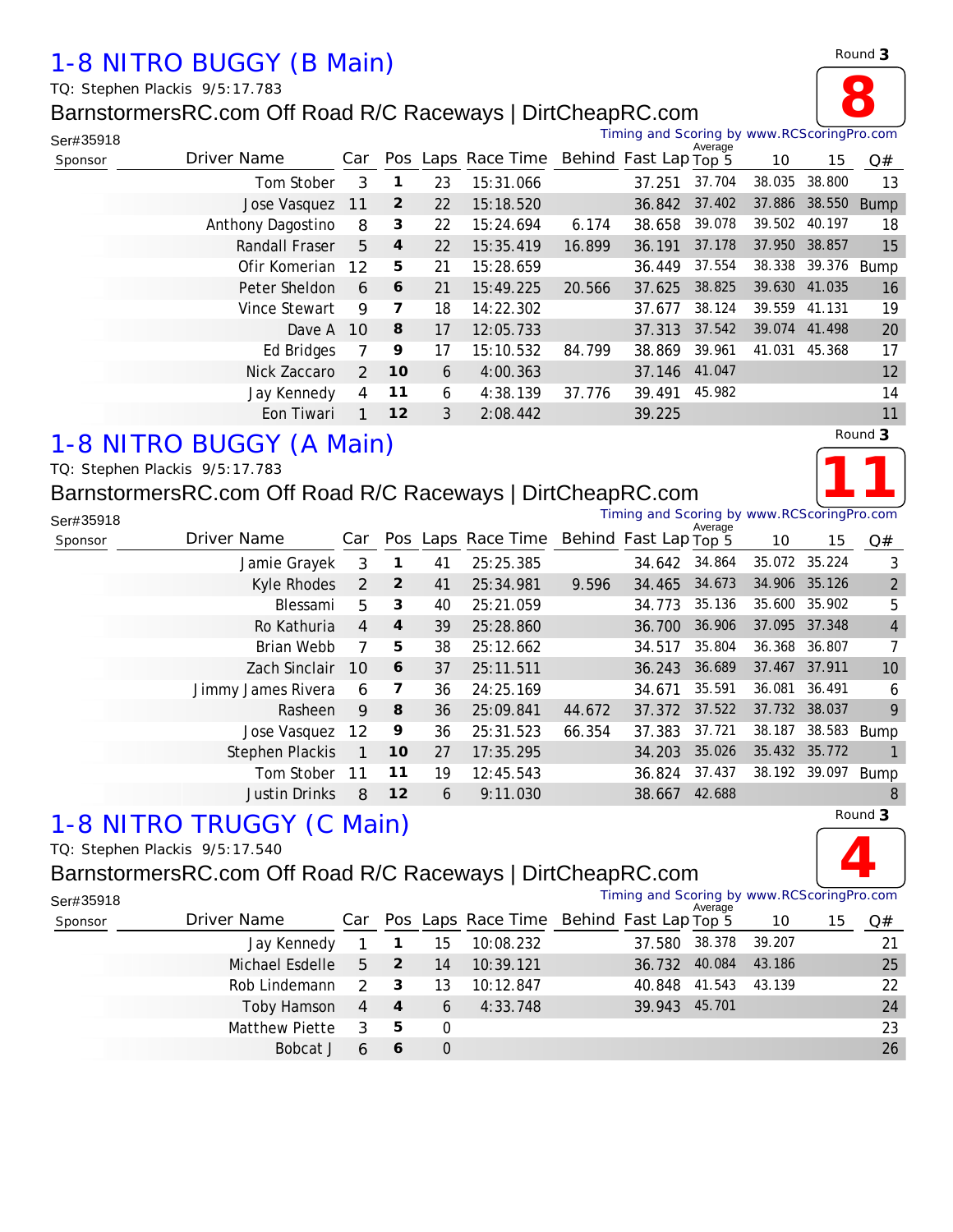# *1-8 NITRO TRUGGY (B Main)*

*TQ: Stephen Plackis 9/5:17.540*

### BarnstormersRC.com Off Road R/C Raceways | DirtCheapRC.com



Michael Esdelle 12 **12** 0 Bump

# *1-8 NITRO TRUGGY (A Main)*

## BarnstormersRC.com Off Road R/C Raceways | I

|           | TQ: Stephen Plackis 9/5:17.540                             |             |    |                                                |                                            |         |                             |    | 10             |
|-----------|------------------------------------------------------------|-------------|----|------------------------------------------------|--------------------------------------------|---------|-----------------------------|----|----------------|
|           | BarnstormersRC.com Off Road R/C Raceways   DirtCheapRC.com |             |    |                                                |                                            |         |                             |    |                |
| Ser#35918 |                                                            |             |    |                                                | Timing and Scoring by www.RCScoringPro.com | Average |                             |    |                |
| Sponsor   | Driver Name                                                |             |    | Car Pos Laps Race Time Behind Fast Lap Top $5$ |                                            |         | 10                          | 15 | Q#             |
|           | Stephen Plackis 1 1                                        |             | 41 | 25:00.657                                      | 34.353 34.641                              |         | 34.798 34.939               |    |                |
|           | Brian Webb                                                 | $2^{\circ}$ | 40 | 25:03.132                                      | 34.399 34.712 35.198 35.511                |         |                             |    | $\overline{2}$ |
|           | Vince Stewart                                              | - 3         | 38 | 25:39.194                                      | 37.026 37.280 37.571 37.815                |         |                             |    | $\overline{7}$ |
|           | $\ln V$ Connody 11 A                                       |             |    | $26$ $25.10$ $515$                             |                                            |         | 27 515 28 121 28 570 20 151 |    | $P_{I}$        |

| <b>ULLANDITI TULIS</b> |                |                |          | 20.00.007 | <u>JT.JJJ</u> | .                           |               |               |                |
|------------------------|----------------|----------------|----------|-----------|---------------|-----------------------------|---------------|---------------|----------------|
| Brian Webb             |                | $2 \quad 2$    | 40       | 25:03.132 |               | 34.399 34.712 35.198 35.511 |               |               | $\overline{2}$ |
| Vince Stewart          | 7              | 3              | 38       | 25:39.194 |               | 37.026 37.280               | 37.571 37.815 |               | $\overline{7}$ |
| Jay Kennedy 11         |                | $\overline{4}$ | 36       | 25:40.515 |               | 37.515 38.131               | 38.579 39.151 |               | Bump           |
| Rohan Grant            | $\mathbf{3}$   | 5              | 35       | 25:07.961 |               | 36.561 36.772 37.342 38.026 |               |               | -3             |
| James Butler 10        |                | 6              | 32       | 25:18.745 |               | 38.134 38.435               | 38.726 39.076 |               | 10             |
| Adam Gregory           | 8              | 7              | 25       | 25:51.482 |               | 36.914 37.947               |               | 38.847 40.350 | 8              |
| Rasheen                | 5 <sup>5</sup> | 8              | 20       | 18:24.294 |               | 36.622 37.663 39.122 40.404 |               |               | 5              |
| John Koiva             | $\overline{4}$ | 9              | 19       | 14:27.507 |               | 36.650 37.686               | 38.717 39.947 |               | 4              |
| Prisco Lamdagon 12     |                | 10             | 9        | 5:54.740  | 38.154 38.325 |                             |               |               | <b>Bump</b>    |
| Lester Bastenbeck      | 6              | 11             | 7        | 4:52.503  | 37.891 38.980 |                             |               |               | 6              |
| Joshua James           | 9              | 12             | $\Omega$ |           |               |                             |               |               | 9              |

## *1-8 ELECTRIC BUGGY (D Main)*

#### *TQ: Jimmy James Rivera 10/6:08.259*

## BarnstormersRC.com Off Road R/C Raceways | DirtCheapRC.com

| Round 3 |
|---------|
|         |
|         |

| Ser#35918 |                     |               |                  |          |                                              |        | Timing and Scoring by www.RCScoringPro.com |         |    |    |    |
|-----------|---------------------|---------------|------------------|----------|----------------------------------------------|--------|--------------------------------------------|---------|----|----|----|
| Sponsor   | Driver Name         |               |                  |          | Car Pos Laps Race Time Behind Fast Lap Top 5 |        |                                            | Average | 10 | 15 | Q# |
|           | Ed Woodard          | 4             |                  | 9        | 6:25.098                                     |        | 39.326                                     | 40.287  |    |    | 34 |
|           | Matthew Piette      | 3             | $\mathbf{2}$     | 8        | 6:00.141                                     |        | 41.718 43.362                              |         |    |    | 33 |
|           | <b>Billy Curtis</b> | 5             | $\mathbf{3}$     | 8        | 6:09.166                                     | 9.025  | 40.772                                     | 42.542  |    |    | 35 |
|           | Elias Sanabria      | 7             | $\boldsymbol{4}$ | 8        | 6:38.865                                     | 38.724 | 44.583                                     | 48.095  |    |    | 37 |
|           | Mark Chait          | 8             | 5                |          | 6:15.026                                     |        | 37.385                                     | 48.733  |    |    | 38 |
|           | Harley Charlie      | $\mathcal{P}$ | 6                | 3        | 2:32.920                                     |        | 44.022                                     |         |    |    | 32 |
|           | Ted Stryker         |               | 7                | 0        |                                              |        |                                            |         |    |    | 31 |
|           | Kenny Ferrara       | 6             | - 8              | $\Omega$ |                                              |        |                                            |         |    |    | 36 |
|           | Ryan Clarke         | 9             | 9                | 0        |                                              |        |                                            |         |    |    | 39 |

*Round* **3**

**7** Timing and Scoring by www.RCScoringPro.com

*Round* **3**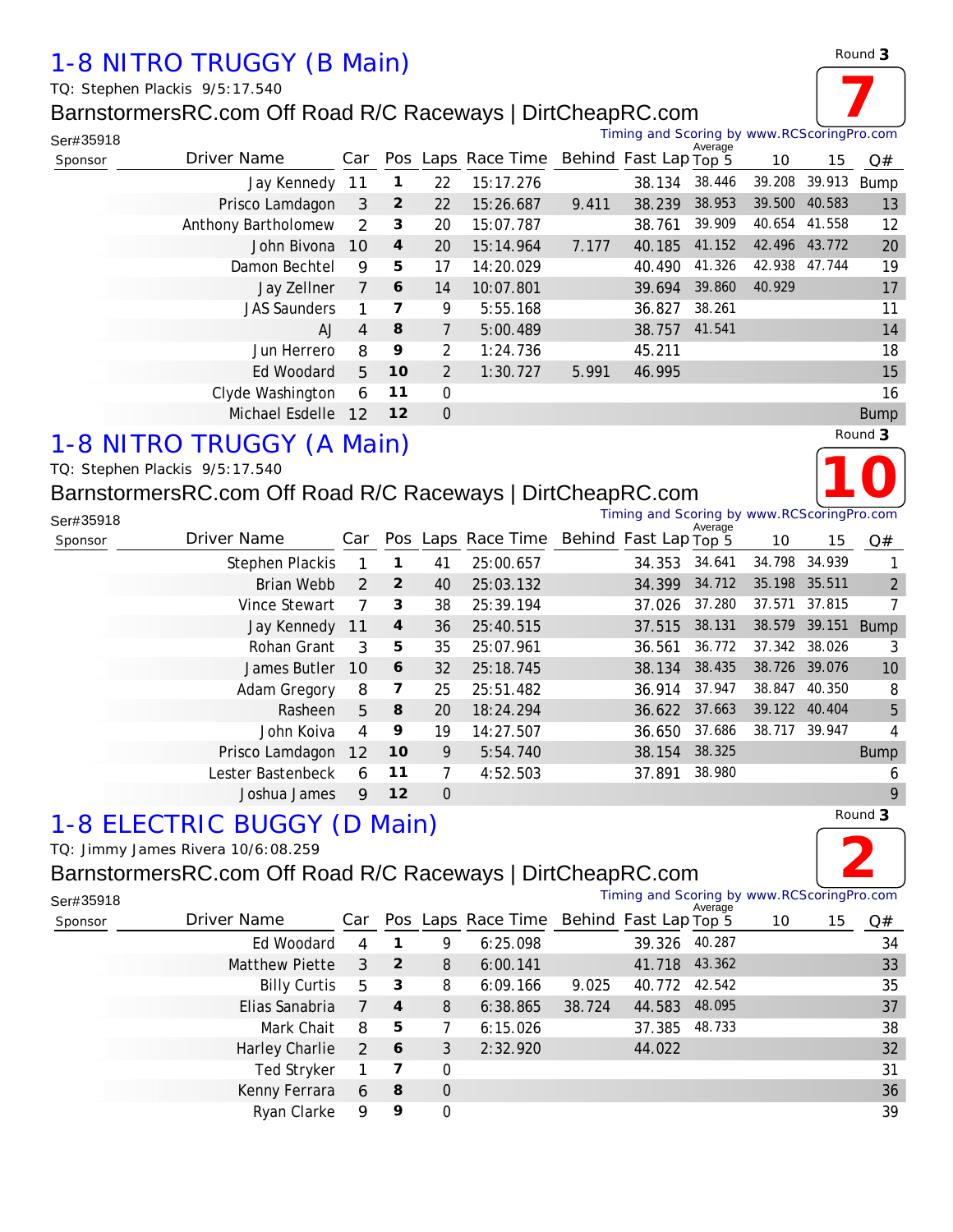# *1-8 ELECTRIC BUGGY (C Main)*

*TQ: Jimmy James Rivera 10/6:08.259*

# BarnstormersRC.com Off Road R/C Raceways | DirtCheapRC.com



| Ser#35918 |                |               |                  |             |                    |        |                       | Average | Timing and Scoring by www.RCScoringPro.com |    |             |
|-----------|----------------|---------------|------------------|-------------|--------------------|--------|-----------------------|---------|--------------------------------------------|----|-------------|
| Sponsor   | Driver Name    | Car           |                  |             | Pos Laps Race Time |        | Behind Fast Lap Top 5 |         | 10                                         | 15 | Q#          |
|           | Jason Kalter   | 4             | 1                | 9           | 6:16.309           |        | 39.110                | 40.262  |                                            |    | 24          |
|           | Seth Frost     | <b>10</b>     | $\overline{2}$   | 9           | 6:20.647           | 4.338  | 38.317                | 39.773  |                                            |    | 30          |
|           | Nick Matozzo   | 9             | 3                | 9           | 6:22.246           | 5.937  | 38.739                | 40.042  |                                            |    | 29          |
|           | Gene Stella    | 3             | $\boldsymbol{4}$ | 9           | 6:26.838           | 10.529 | 38.359                | 39.892  |                                            |    | 23          |
|           | Rob Lindemann  | 6             | 5                | 9           | 6:32.158           | 15.849 | 38.185                | 39.367  |                                            |    | 26          |
|           | Phil Raus      | 5             | 6                | 9           | 6:37.211           | 20.902 | 33.172                | 40.491  |                                            |    | 25          |
|           | Chris Dube     | 7             | 7                | 8           | 5:47.512           |        | 39.515                | 41.251  |                                            |    | 27          |
|           | Matthew Piette | 12            | 8                | 7           | 5:25.228           |        | 38.264                | 44.173  |                                            |    | <b>Bump</b> |
|           | Jason Kane     | 8             | 9                | 7           | 6:03.445           | 38.217 | 39.716                | 42.137  |                                            |    | 28          |
|           | Ed Woodard     | 11            | 10               | 6           | 4:44.225           |        | 43.763                | 47.651  |                                            |    | <b>Bump</b> |
|           | Laloosh        |               | 11               | $\mathbf 0$ |                    |        |                       |         |                                            |    | 21          |
|           | Archie James   | $\mathcal{P}$ | 12               | $\mathbf 0$ |                    |        |                       |         |                                            |    | 22          |

# *1-8 ELECTRIC BUGGY (B Main)*

*TQ: Jimmy James Rivera 10/6:08.259*

## BarnstormersRC.com Off Road R/C Raceways | DirtCheapRC.com

|  | Round 3 |
|--|---------|
|  |         |

| Ser#35918 |                     |                |                  |                |                                          |        |        | Average | Timing and Scoring by www.RCScoringPro.com |    |             |
|-----------|---------------------|----------------|------------------|----------------|------------------------------------------|--------|--------|---------|--------------------------------------------|----|-------------|
| Sponsor   | Driver Name         | Car            |                  |                | Pos Laps Race Time Behind Fast Lap Top 5 |        |        |         | 10                                         | 15 | Q#          |
|           | Paul Medina         | 2              | 1                | 10             | 6:38.945                                 |        | 38.415 | 38.768  |                                            |    | 12          |
|           | Toby Hamson         | 3              | $\overline{2}$   | 9              | 6:11.497                                 |        | 37.807 | 39.634  |                                            |    | 13          |
|           | Bobcat J            | 1              | 3                | 9              | 6:12.306                                 | 0.809  | 38.164 | 38.759  |                                            |    | 11          |
|           | <b>Josh Andrews</b> | 8              | $\boldsymbol{4}$ | 9              | 6:17.846                                 | 6.349  | 38.008 | 40.621  |                                            |    | 18          |
|           | Fred Thessen        | 9              | 5                | 9              | 6:20.630                                 | 9.133  | 38.536 | 40.284  |                                            |    | 19          |
|           | Damian Van Riper    | <b>10</b>      | 6                | 9              | 6:29.103                                 | 17.606 | 39.493 | 41.164  |                                            |    | 20          |
|           | Dave A              |                | 7                | 9              | 6:34.561                                 | 23.064 | 39.534 | 41.228  |                                            |    | 17          |
|           | Charles Bruno       | $\overline{4}$ | 8                | 9              | 6:35.919                                 | 24.422 | 37.513 | 41.745  |                                            |    | 14          |
|           | Jason Kalter        | 11             | 9                | 8              | 6:00.319                                 |        | 41.768 | 42.536  |                                            |    | Bump        |
|           | Seth Frost          | 12             | 10               | 8              | 6:03.730                                 | 3.411  | 41.531 | 42.386  |                                            |    | <b>Bump</b> |
|           | Eric Mann           | 6              | 11               |                | 0:49.088                                 |        |        |         |                                            |    | 16          |
|           | Dave Lemin          | 5              | 12               | $\overline{0}$ |                                          |        |        |         |                                            |    | 15          |

## *1-8 ELECTRIC BUGGY (A Main)*

#### *TQ: Jimmy James Rivera 10/6:08.259*

## BarnstormersRC.com Off Road R/C Raceways | DirtCheapRC.com

*Round* **3 15**

| Ser#35918 |                    |               |                         |          |                                          |        | Timing and Scoring by www.RCScoringPro.com | Average |        |    |                |
|-----------|--------------------|---------------|-------------------------|----------|------------------------------------------|--------|--------------------------------------------|---------|--------|----|----------------|
| Sponsor   | Driver Name        | Car           |                         |          | Pos Laps Race Time Behind Fast Lap Top 5 |        |                                            |         | 10     | 15 | Q#             |
|           | Rich Mann          | 3             | 1                       | 13       | 8:29.256                                 |        | 35.863                                     | 36.785  | 37.916 |    | 3              |
|           | Ofir Komerian      | $\mathcal{P}$ | $\overline{2}$          | 12       | 8:11.199                                 |        | 37.939                                     | 39.031  | 40.377 |    | $\overline{2}$ |
|           | Paul Medina        | 11            | 3                       | 12       | 8:15.059                                 | 3.860  | 37.116                                     | 38.263  | 40.376 |    | <b>Bump</b>    |
|           | Eon Tiwari         | 8             | 4                       | 12       | 8:28.270                                 | 17.071 | 38.749                                     | 39.976  | 42.230 |    | 8              |
|           | Dominick Dileo     | 4             | 5                       | 11       | 7:36.475                                 |        | 36.975                                     | 38.828  | 41.095 |    | 4              |
|           | Toby Hamson 12     |               | 6                       | 11       | 8:32.641                                 | 56.166 | 38.100                                     | 41.119  | 46.590 |    | <b>Bump</b>    |
|           | Vinny Cancilla 10  |               | $\overline{\mathbf{z}}$ |          | 0:44.944                                 |        |                                            |         |        |    | 10             |
|           | Jimmy James Rivera | $\mathbf{1}$  | 8                       | $\theta$ |                                          |        |                                            |         |        |    |                |
|           | Joshua James       | 5             | 9                       | $\Omega$ |                                          |        |                                            |         |        |    | 5              |
|           | Dave Bruno         | 6             | 10                      | $\theta$ |                                          |        |                                            |         |        |    | 6              |
|           | Nick Zaccaro       |               | 11                      | $\Omega$ |                                          |        |                                            |         |        |    | 7              |
|           | Jim Hustins        | 9             | 12                      | $\Omega$ |                                          |        |                                            |         |        |    | 9              |

*Round* **3**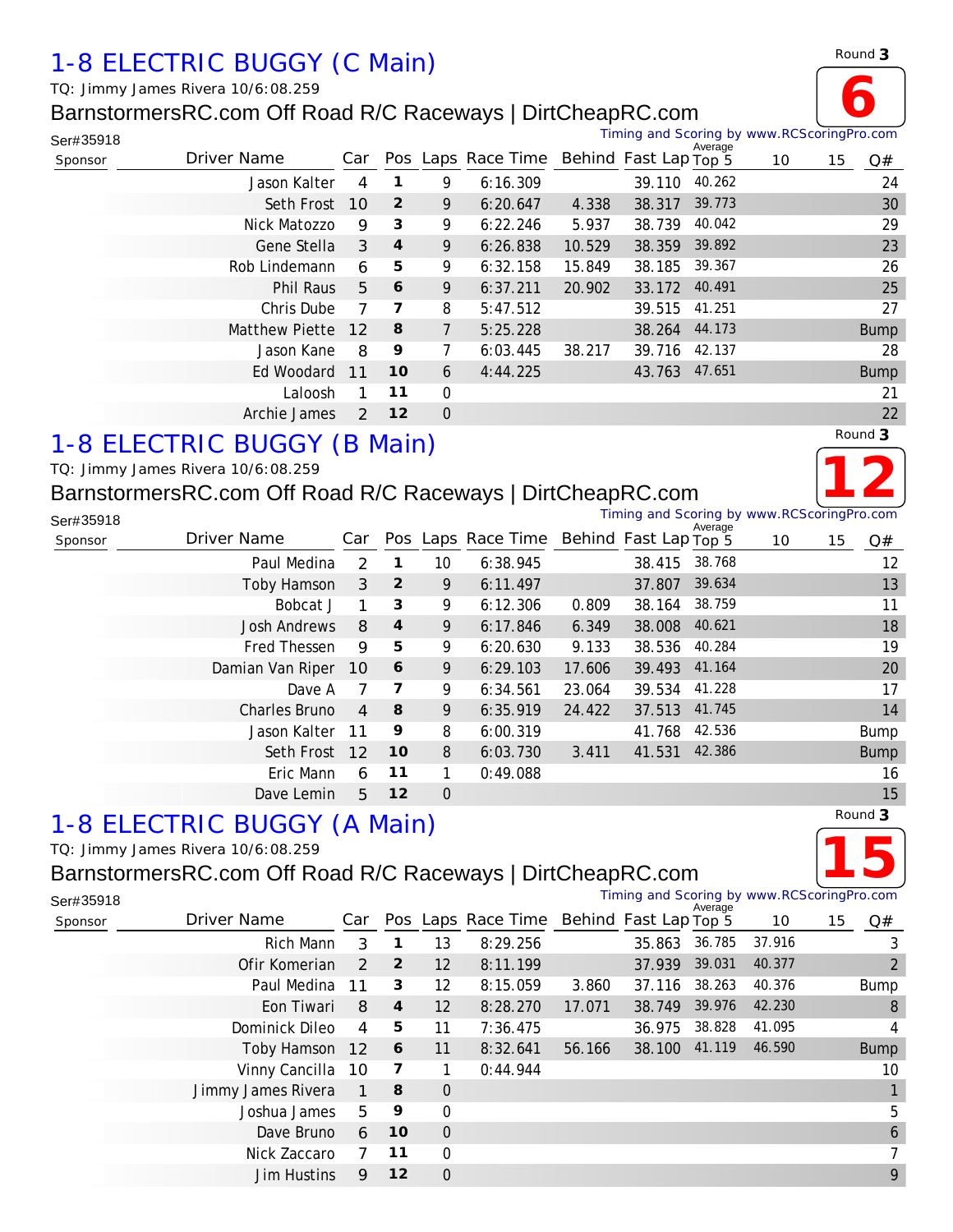# *1-8 ELECTRIC TRUGGY (A Main)*

*TQ: Bobcat J 10/6:27.250*

## BarnstormersRC.com Off Road R/C Raceways | DirtCheapRC.com



Timing and Scoring by www.RCScoringPro.com

| Ser#35918 |                |           |                |                |                                                      |        | Timing and Scoring by www.RCScoringPro.com |         |        |    |                |
|-----------|----------------|-----------|----------------|----------------|------------------------------------------------------|--------|--------------------------------------------|---------|--------|----|----------------|
| Sponsor   | Driver Name    |           |                |                | Car Pos Laps Race Time Behind Fast Lap Top $\bar{5}$ |        |                                            | Average | 10     | 15 | Q#             |
|           | Bobcat J       |           |                | 13             | 8:29.000                                             |        | 36.059                                     | 37.774  | 38.911 |    |                |
|           | Jay Zellner    | 8         | $\overline{2}$ | 12             | 8:05.850                                             |        | 37.763                                     | 38.279  | 39.818 |    | 8              |
|           | Jay Hood       | 2         | -3             | 12             | 8:08.019                                             | 2.169  | 38.439                                     | 39.608  | 40.733 |    | $\overline{2}$ |
|           | Matt Lindsell  | 3         | $\overline{4}$ | 12             | 8:16.086                                             | 10.236 | 38.497                                     | 39.224  | 40.636 |    | 3              |
|           | Harley Charlie | 4         | 5              | 11             | 8:06.895                                             |        | 40.796                                     | 41.690  | 44.687 |    | $\overline{4}$ |
|           | Robert Berenzy | 7         | 6              | 11             | 8:25.763                                             | 18.868 | 42.213                                     | 43.763  | 45.443 |    |                |
|           | Dennis Jones   | 5         | 7              | 10             | 7:52.613                                             |        | 41.801                                     | 44.350  |        |    | 5              |
|           | Aaron Potter   | <b>10</b> | 8              |                | 0:41.623                                             |        |                                            |         |        |    | 10             |
|           | Errol Berenzy  | 6         | 9              | $\Omega$       |                                                      |        |                                            |         |        |    | 6              |
|           | Kenny Ferrara  | 9         | 10             | $\overline{0}$ |                                                      |        |                                            |         |        |    | 9              |
|           |                |           |                |                |                                                      |        |                                            |         |        |    |                |

*Round* **3**

# *4WD SC TRUCK PRO (C Main)*

## BarnstormersRC.com Off Road R/C Raceways | DirtCheapRC.com

|            | BarnstormersRC.com Off Road R/C Raceways   DirtCheapRC.com |               |                |                |                                          |        |               |         |                                            |    |         |
|------------|------------------------------------------------------------|---------------|----------------|----------------|------------------------------------------|--------|---------------|---------|--------------------------------------------|----|---------|
| Ser#35918  |                                                            |               |                |                |                                          |        |               | Average | Timing and Scoring by www.RCScoringPro.com |    |         |
| Sponsor    | Driver Name                                                | Car           |                |                | Pos Laps Race Time Behind Fast Lap Top 5 |        |               |         | 10                                         | 15 | Q#      |
|            | Robert Berenzy                                             | 3             | 1              | 8              | 6:28.560                                 |        | 45.154        | 45.626  |                                            |    | 23      |
|            | Dennis Jones                                               |               | $\overline{2}$ | 7              | 6:03.242                                 |        | 45.988        | 49.457  |                                            |    | 21      |
|            | Charles Bruno                                              | 8             | 3              |                | 6:12.040                                 | 8.798  | 48.872 51.598 |         |                                            |    |         |
|            | Anthony Trantacosta                                        | $\mathcal{P}$ | $\overline{4}$ |                | 6:36.834                                 | 33.592 | 48.412        | 53.027  |                                            |    | 22      |
|            | Briana Medina                                              | 4             | 5              | 7              | 6:53.961                                 | 50.719 | 54.037        | 56.722  |                                            |    | 24      |
|            | Dave Bruno                                                 | 5             | 6              | $\Omega$       |                                          |        |               |         |                                            |    | 25      |
|            | Mark Chait                                                 | 6             | 7              | 0              |                                          |        |               |         |                                            |    | 26      |
|            | <b>Billy Curtis</b>                                        |               | 8              | $\overline{0}$ |                                          |        |               |         |                                            |    | 27      |
| $AIA/D$ CC | $T$ DHCK DDO (D Moin)                                      |               |                |                |                                          |        |               |         |                                            |    | Round 3 |

# *4WD SC TRUCK PRO (B Main)*

## BarnstormersRC.com Off Road R/C Raceways | DirtCheapRC.com